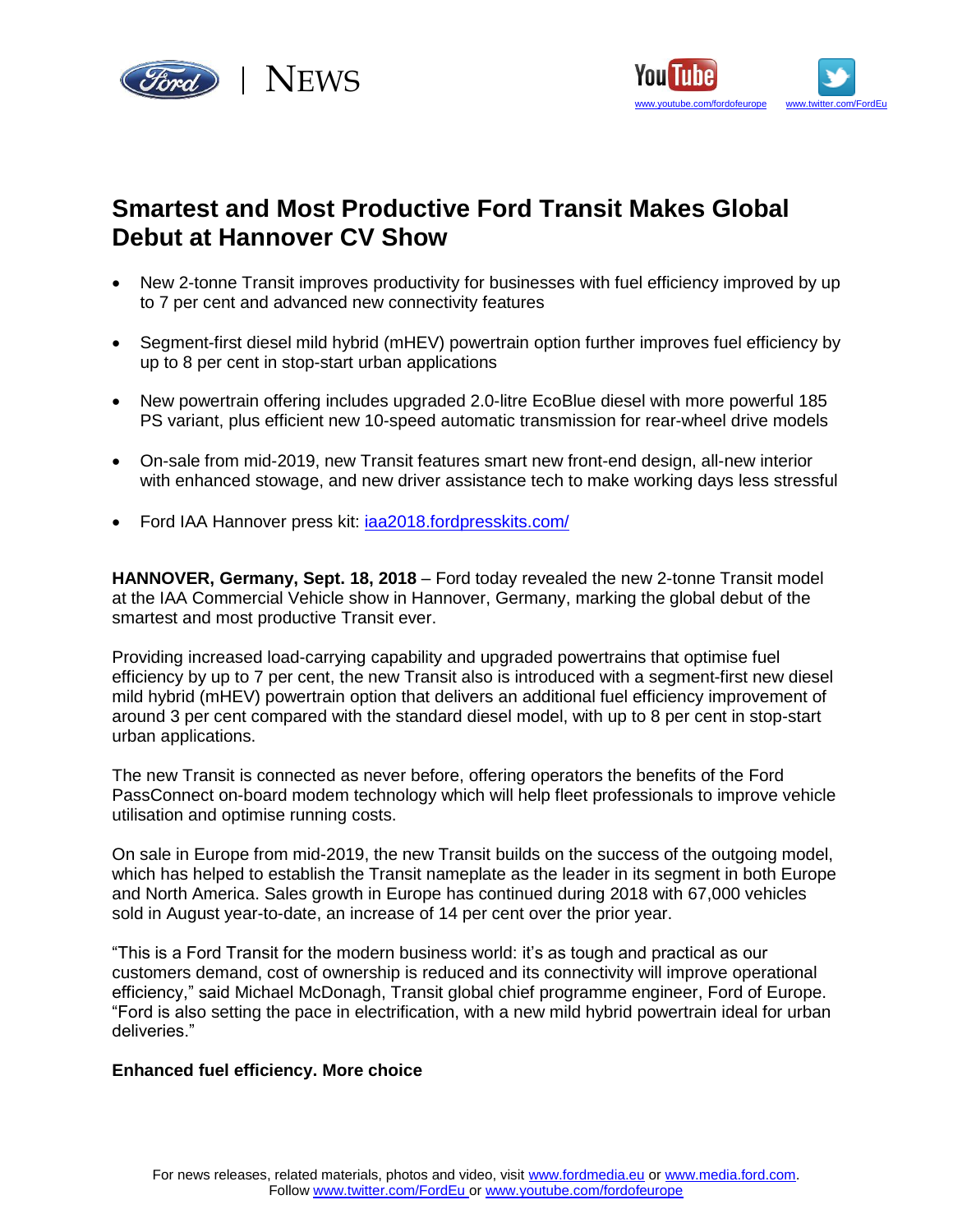Ford's advanced 2.0-litre EcoBlue diesel engine\* has been further optimised to deliver fuel efficiency improvements of up to 7 per cent according to Ford engineering data based on a realworld driving cycle.

A fuel-injection system that increases peak pressure to 2,200 bar helps achieve more efficient combustion. To reduce friction within the engine, new steel pistons feature a slimmer skirt design than the out-going cast-aluminium design. A variable-flow oil pump reduces parasitic losses by adapting oil delivery to demand.

Further fuel efficiency improvements are achieved with the introduction of electric powerassisted steering (EPAS) to the 2-tonne Transit for the first time; an extensive programme of weight saving; the use of low-rolling-resistance tyres; and aerodynamic enhancements. Fuelsaving Auto Start-Stop technology remains standard across the range.

Drivers can also use Efficient Drive Mode, which uses GPS positioning to give predictive advice on how to achieve the best fuel economy on the road ahead.

The choice of 105 PS, 130 PS and 170 PS power ratings is expanded with the addition of a new 185 PS variant, which delivers a generous 415 Nm of torque. All ratings benefit from an enhanced turbocharger design that helps to deliver a broader spread of torque across a wider speed range than before.

From spring 2020, in addition to the standard six-speed manual gearbox, rear-wheel drive Transit models will be available with Ford's highly efficient and responsive 10-speed automatic transmission featuring Adaptive Shift Scheduling, which assesses individual driving styles to optimise gearshift timings.

# **Segment-first mHEV technology**

To provide even greater fuel efficiency benefits for commercial vehicle operators, the new Ford Transit introduces innovative diesel mHEV technology as an option for front-wheel-drive and rear-wheel-drive vehicles, which adds a further improvement of around 3 per cent based on WLTP analysis. Increased benefits of up to 8 per cent can be achieved in applications featuring a high proportion of stop-start driving, for example during urban delivery operations.

A belt-driven integrated starter/generator replace the standard alternator, enabling recovery and storage of energy during vehicle decelerations, and charging a 48-volt lithium-ion air-cooled battery pack. The stored energy is used to provide torque assistance to the engine under normal driving and acceleration, as well as running the vehicle's electrical ancillaries.

The Transit mHEV system has been optimised to enhance fuel efficiency for operators rather than providing a performance boost over the standard powertrains. The immediate torque assistance provided by the hybrid system does, however, deliver improved response when pulling away at low engine speeds.

# **Increased payload**

The new Ford Transit will be among the class leaders for payload, thanks to a programme of weight savings in every area of the vehicle, which has helped deliver increases in load carrying ability.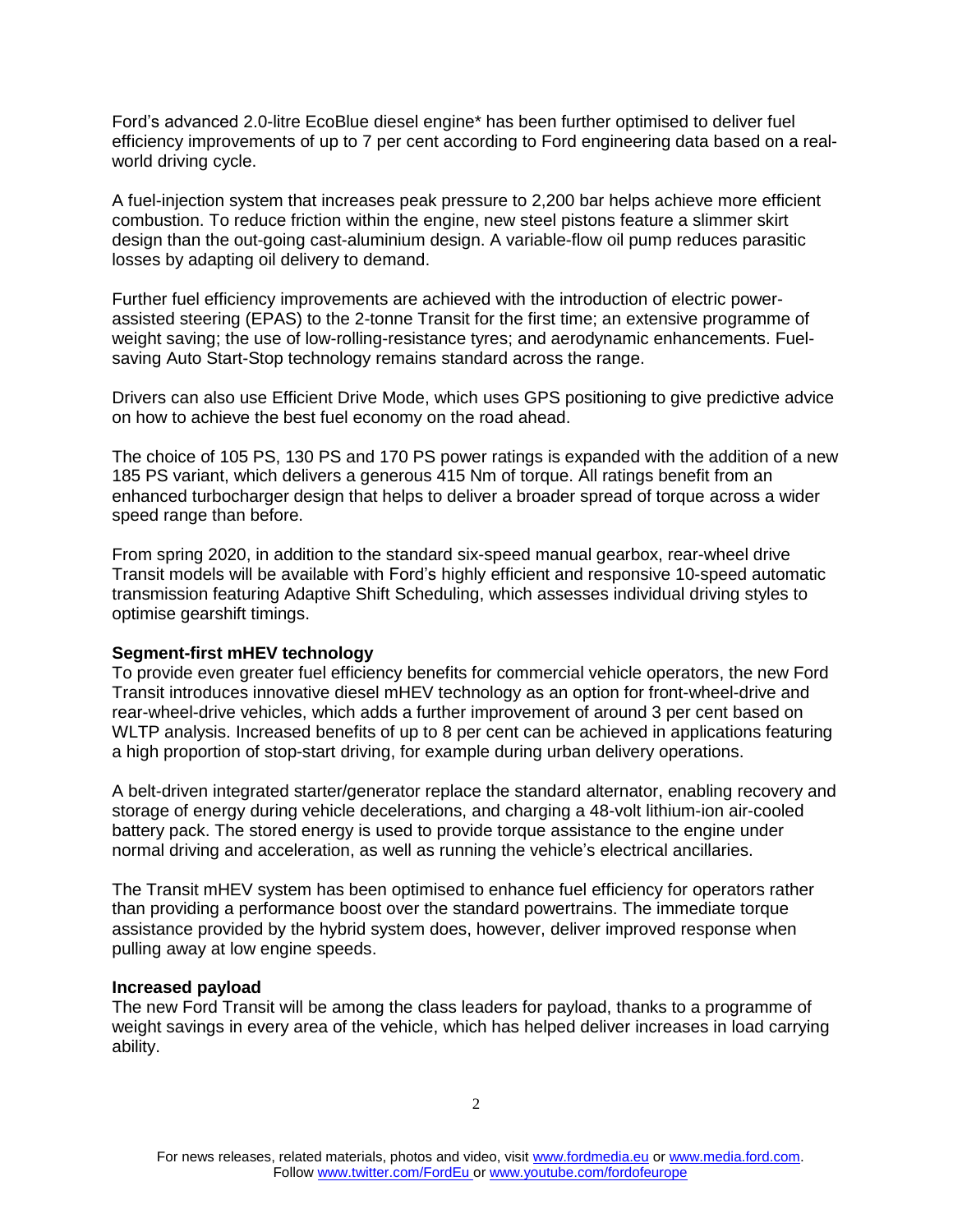To achieve these savings, the vehicle design was further optimised using advanced computeraided engineering systems from the aerospace industry. Weight-saving examples include a new aluminium bonnet; the use of spun steel wheels with varied thicknesses; and a single exhaust muffler configuration replacing the outgoing twin-muffler design. For the first time, light, strong composite materials are used for the bulkhead in place of steel.

A new Power Side Load Door also provides ease of operation when loading or unloading. The new high-mounted down-lighter offers excellent illumination when working at night in the area behind the rear cargo doors.

# **Keeping connected**

As part of the strategy to expand connectivity across its entire commercial vehicle product lineup, Ford is offering FordPass Connect on-board modem technology for the new Transit, enabling fleet operators to improve vehicle utilisation and optimise running costs through solutions like the new Ford Telematics and Ford Data Services products that are also launching during 2019.

The on-board modem also enables a range of features to be accessed via the FordPass mobile app to make the vehicle ownership and operating experience easier and more productive for owner-drivers and fleet drivers.

Further advanced technologies include Ford's SYNC 3 communications and entertainment system that can be operated using simple, voice commands, or via pinch and swipe gestures on an eight-inch touchscreen; and Ford's MyKey system which allows fleet managers to program the key to limit driver's speed and radio volume, and to permanently switch on active safety features.

Aftermarket conversions and accessories can now access data from the Transit's electrical systems via new Upfitter Interface Module.

# **Driving business**

The Transit's refined and car-like driving character is enhanced with the introduction of EPAS technology that also helps reduce driver fatigue by adding more assistance while parking and manoeuvring, and enables driver assistance technologies including Active Park Assist and Lane-Keeping Aid.

For the first time, Transit drivers will be able to choose from Selectable Drive Modes to match driving performance to conditions: Eco Mode, Slippery Mode, Mud/Rut Mode for all-wheel drive models and Tow/Haul Mode for smooth power delivery when towing large trailers or boats that weigh more than the vehicle kerb weight.

A comprehensive range of advanced driving assistance technologies have also been introduced to help reduce stress and tiredness, and to help avoid or mitigate the impact of collisions. These include:

- Blind Spot Information System with Trailer Tow system, featuring an extended blind spot zone that covers the vehicle plus a trailer of up to 10 metres in length
- Intelligent Adaptive Cruise Control, which combines the functionality of Traffic Sign Recognition and Adaptive Cruise Control to help drivers stay within legal speed limits
- Enhanced Lane-Keeping System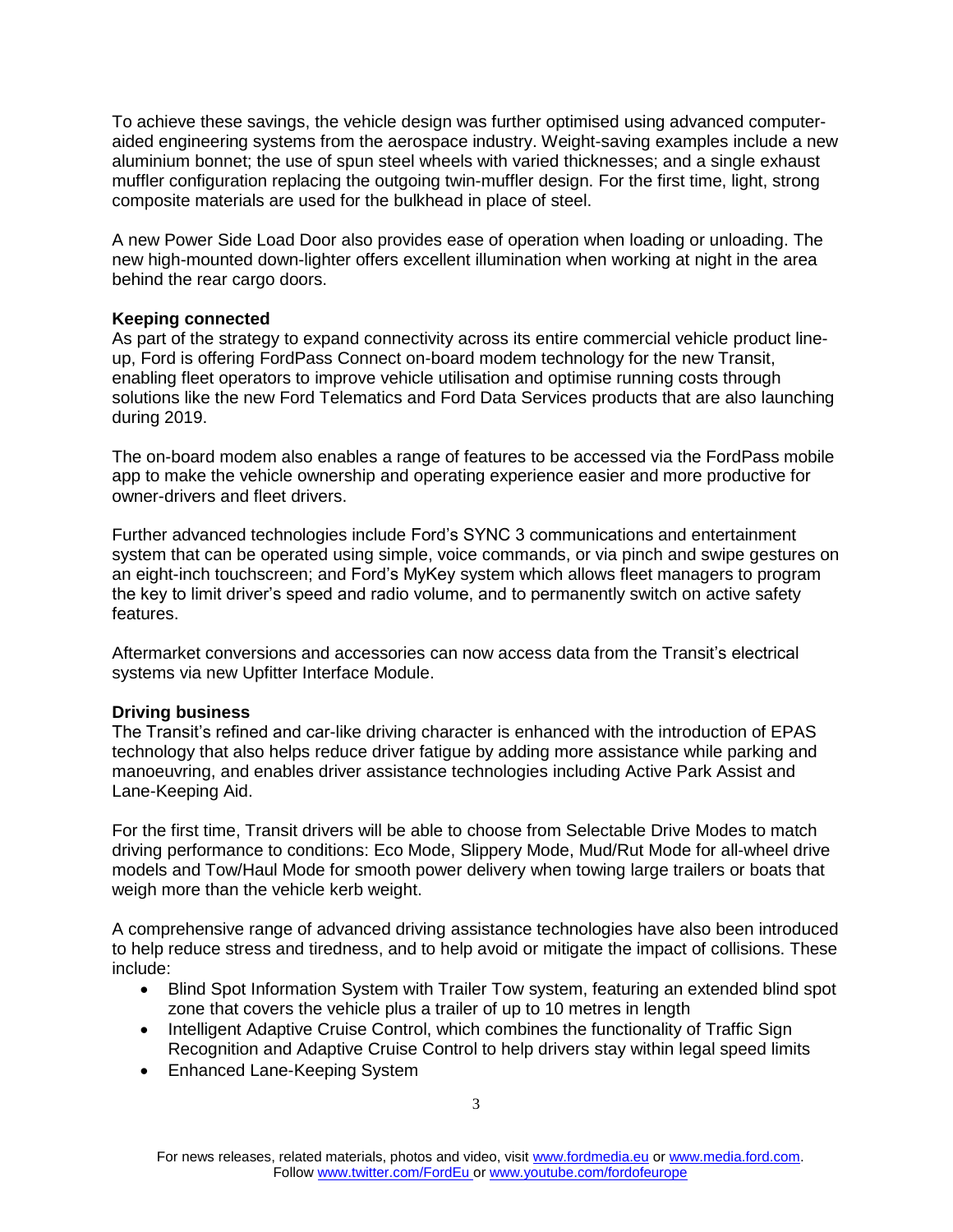• Pre-Collision Assist with Pedestrian Detection, now capable of detecting pedestrians at night when they are illuminated by the headlamps

New features are also provided to make life easier and less stressful when manoeuvring and parking within busy commercial and urban environments, and potentially avoid costly bumps and scrapes. These include:

- Front and Rear Wide-View Cameras to help drivers view oncoming traffic when edging out of a narrow parking space, on busy roads or when reversing
- High mounted rear-view camera, positioned to offer better visibility when reversing, in particular with the doors open
- Parking Aid, enhanced with additional side sensors
- Active Park Assist (APA), which helps drivers find suitable spaces and park hands-free nose-to-tail or side-by-side with other vehicles
- Park-Out Assist, which helps drivers exit parallel parking spaces hands-free
- Cross Traffic Alert warns drivers reversing out of a parking space of vehicles that may soon be crossing behind them.

# **Instantly recognisable exterior. Practical all-new interior**

The Ford Transit's smart new exterior features a taller, more assertive three-bar grille and a redesigned lower fascia. The front panels and bumper have been re-profiled to improve aerodynamics and create a bolder appearance with uncluttered easy-to-clean surfaces. Highseries models feature powerful bi-xenon headlamps and new LED daytime running lights with a distinctive Transit family signature.

In line with the latest Transit Custom, the vehicle has an all-new interior design, providing enhanced style, practicality and driver comfort. The new instrument panel is packed with practical touches for drivers who use the cabin as a mobile office, including significantly improved stowage with three open-topped bins on the top of the dashboard; a new device dock on lower series models enables drivers to mount both mobile phones and later larger tablets.

The interior features attractive and hard-wearing materials, including smart new seat fabrics that have been subjected to Ford's toughest ever abrasion tests. All-day comfort is further enhanced by new seat designs featuring revised foam padding and geometry for optimised support.

A new Limited series is now available for the growing number of users requiring a highspecification variant to support their business requirements. As with the outgoing model, Transit customers can select from a huge range of more than 450 core variants, including front-wheel drive, rear-wheel drive and all-wheel drive drivelines, with a full range of bodystyles and chassis cabs, including the recently introduced low-height Skeletal chassis.

The new Ford Transit will be produced at Kocaeli in Turkey alongside the Transit Custom; Ford last year announced a \$52 million investment at the Ford Otosan joint venture in Turkey to expand production at the site by 40,000 units to 330,000 vehicles per year.

# # # #

 $*$  Officially homologated fuel-efficiency and  $CO<sub>2</sub>$  emission figures will be published closer to on-sale date